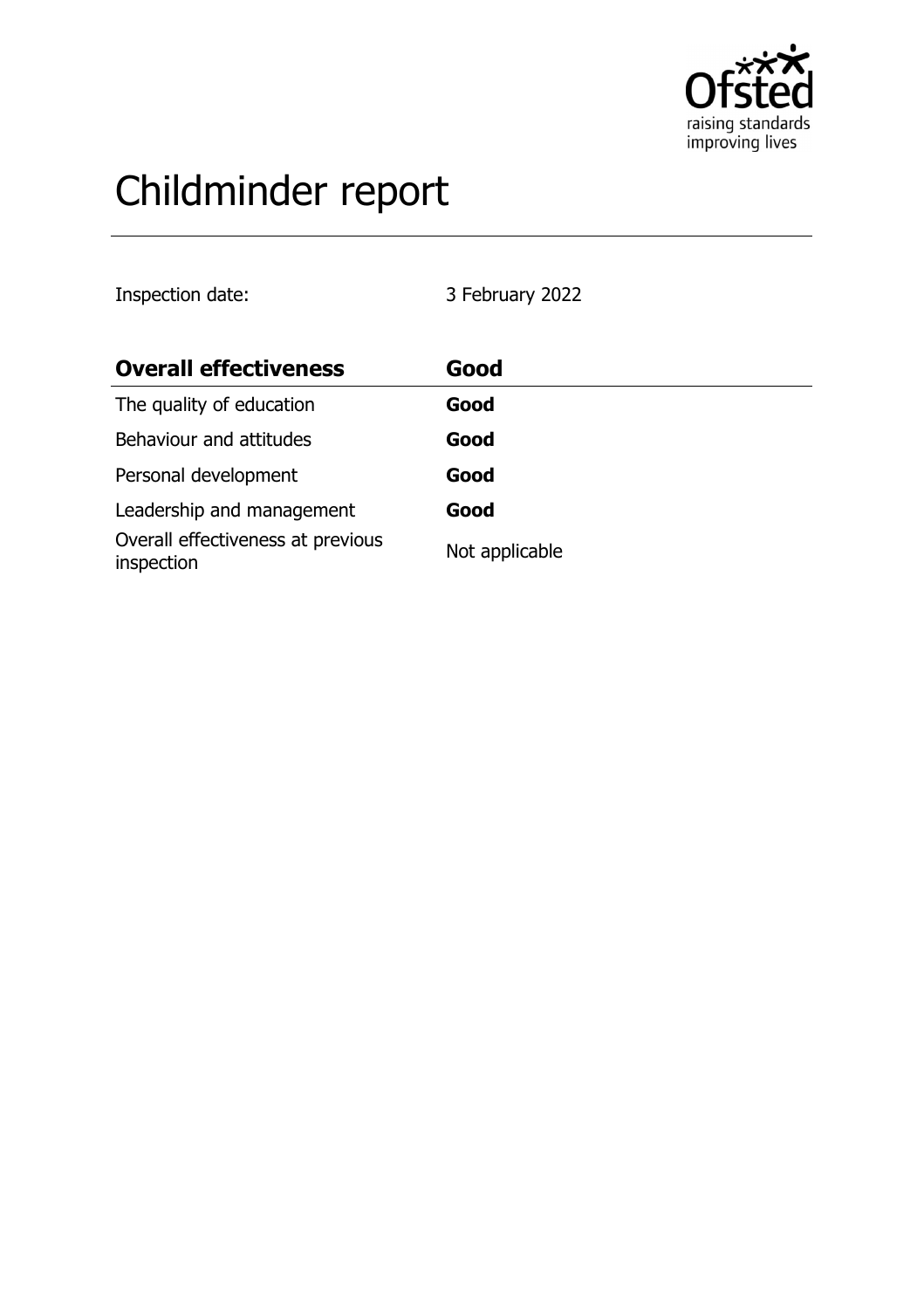

## **What is it like to attend this early years setting?**

#### **The provision is good**

Children are happy, safe and secure in the care of the friendly childminder. They form secure attachments with her, which promotes confidence and high levels of emotional well-being. Children learn to be independent during the daily routines. For example, on arrival, they hang their coats and photo card up on a peg. Children learn to care for their own personal hygiene, as they learn to wash their hands after nappy changes and before mealtimes. They use soap, dry their hands with paper towels and dispose of them in the bin. At mealtimes, they serve themselves and pour their own drinks with support.

The well-resourced environment allows children to make choices, as they explore what is on offer to them and select toys to play with for themselves. Children are confident and curious as they engage with visitors and talk about their experiences. There are many opportunities for children to develop their physical skills, as babies use bouncers to develop their core strength and coordination, and walker toys to aid walking. Older children show determination as they learn to balance and negotiate space when riding tricycles. Daily outings to the park, soft-play centres and the beach further promote their physical development, as they learn to climb, jump and run safely.

### **What does the early years setting do well and what does it need to do better?**

- $\blacksquare$  The childminder has a clear understanding of the early years curriculum. She focuses her teaching on the three prime areas of learning, and understands that since the pandemic, children need further support in their personal, social and emotional development, as well as their communication and language skills.
- $\blacksquare$  The childminder knows the children in her care very well. She takes time to build relationships with them and their families to help form strong attachments. Children's starting points are gained on entry and the childminder can talk confidently about their likes, dislikes and abilities.
- n Effective assessments and observations are used to monitor children's development, identify any gaps and inform future teaching. When gaps are identified, the childminder liaises with parents and other professionals, to ensure appropriate support is provided. For example, additional support is obtained for children who need help with their speech and language. This helps to ensure that children do not fall behind and continue to make good progress.
- Overall, children benefit from engaging interactions. The childminder sings nursery rhymes, reads stories and models language well. However, she does not always understand what non-vocal children are trying to communicate to her, which results in frustration. Further support is required for these children when trying to communicate their needs and wants effectively.
- $\blacksquare$  Children develop a love of books through their frequent visits to the local library.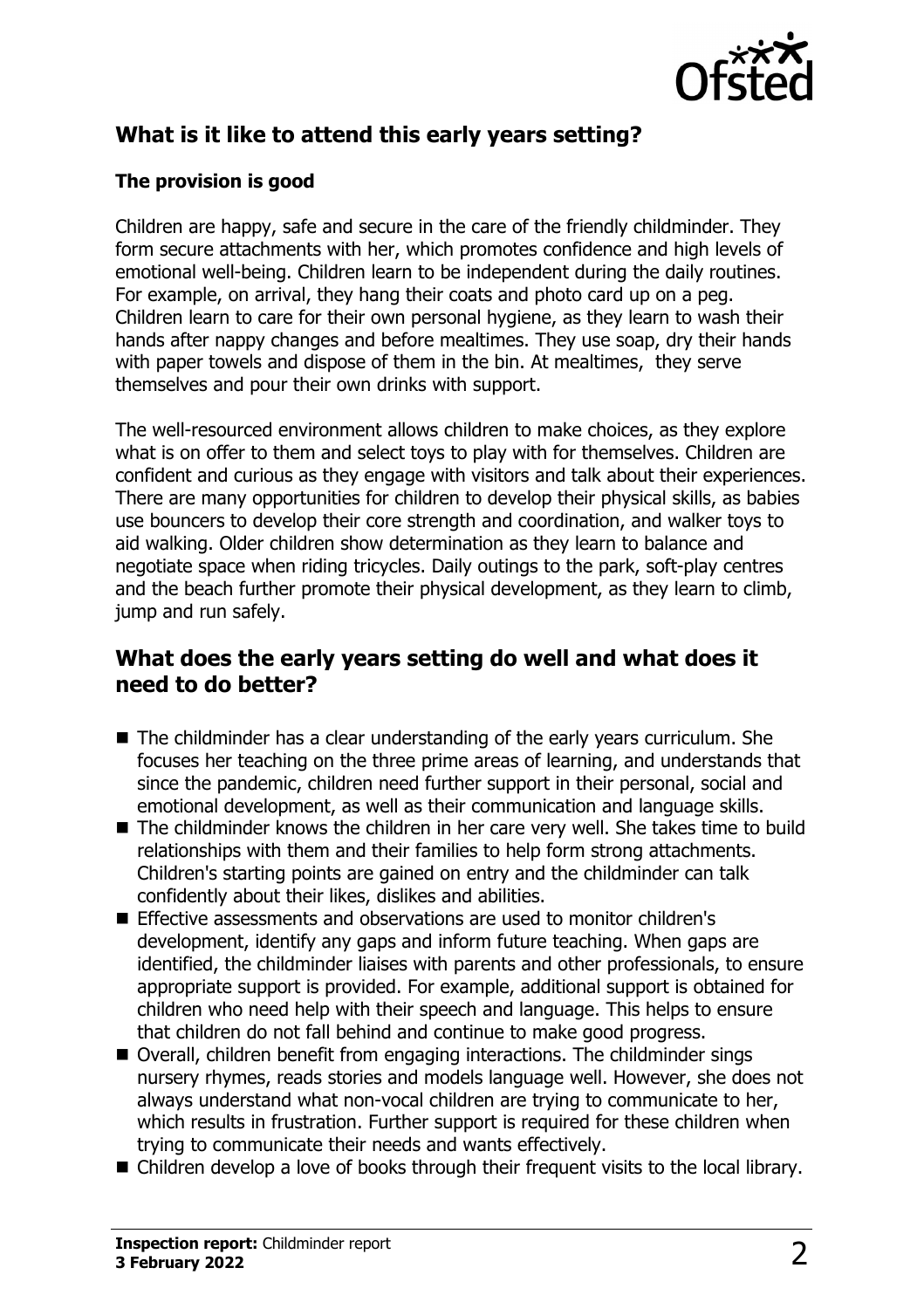

They choose books for themselves and enjoy listening to them. The childminder encourages children to repeat new vocabulary from the stories. for example 'puddles', 'raincoat' and 'wellingtons'.

- The childminder fosters children's independence well. Children are encouraged to do things for themselves. For example, at snack time they use blunt knives to spread their own butter. Toddlers find their own coats and shoes and attempt to put them on before accessing the garden.
- $\blacksquare$  The childminder responds to and deals with conflict between children quickly. However, more could be done to teach children the importance of turn taking and sharing during play.
- $\blacksquare$  The childminder supports children to have a healthy lifestyle and to be physically active. Children are eager to decide what fruits to have for snack and pour their own drinks from small jugs. They enjoy moving in different ways and learn to balance as they practise simple yoga poses. Children benefit from fresh air daily.
- $\blacksquare$  The childminder organises exciting outings within the community and surrounding areas. For example, children have recently taken a train ride, which for many was their first time on a train, and visited the local wildlife park. The childminder encourages children to learn about the world around them.
- $\blacksquare$  The childminder has developed positive partnerships with parents. Parents speak highly of her and praise the service that she provides. They feel well supported and informed in their children's learning and development.
- The childminder is enthusiastic and enjoys her role. She holds her own professional development as a priority, recognising the importance of keeping her skills and knowledge up to date to support the children in her setting.

# **Safeguarding**

The arrangements for safeguarding are effective.

The childminder has a clear understanding of her responsibility in keeping children safe. She is aware of the possible signs and symptoms of abuse and neglect, and knows what action to take if she is concerned about a child. Contact details for the relevant safeguarding team are easily accessible. The childminder has completed relevant safeguarding training, including that of wider issues such as 'Prevent' duty and female genital mutilation. Information is shared with parents on e-safety, to ensure that children learn how to keep safe while using electronic devices.

### **What does the setting need to do to improve?**

#### **To further improve the quality of the early years provision, the provider should:**

- $\blacksquare$  offer further support to children who are not yet vocal, to help them communicate their needs and wants more effectively
- $\blacksquare$  strengthen support for children as they learn to take turns and share with others during play.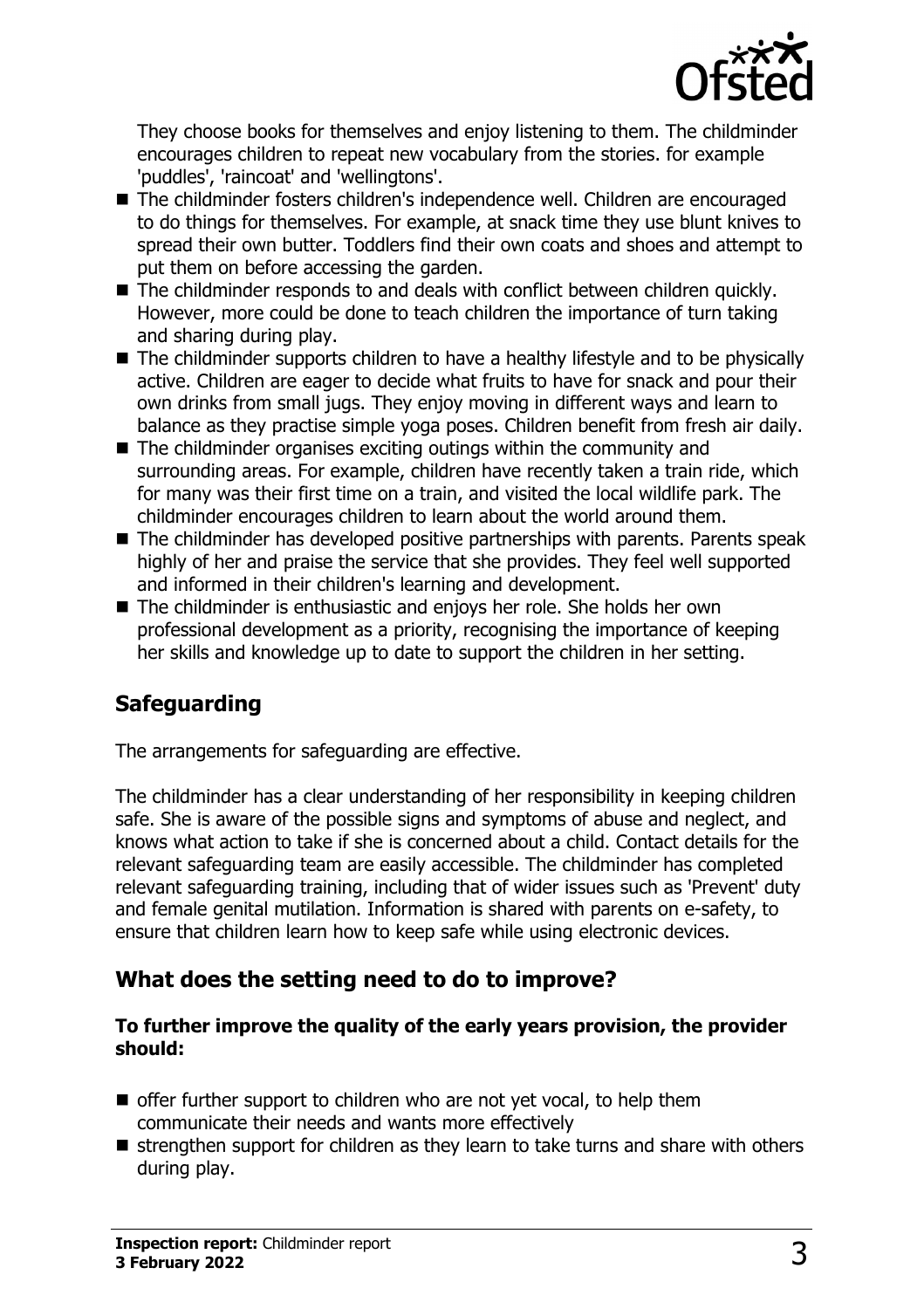

| <b>Setting details</b>                         |                                                                                      |
|------------------------------------------------|--------------------------------------------------------------------------------------|
| Unique reference number                        | 2518844                                                                              |
| <b>Local authority</b>                         | Kent                                                                                 |
| <b>Inspection number</b>                       | 10215000                                                                             |
| <b>Type of provision</b>                       | Childminder                                                                          |
| <b>Registers</b>                               | Early Years Register, Compulsory Childcare<br>Register, Voluntary Childcare Register |
| Day care type                                  | Childminder                                                                          |
| Age range of children at time of<br>inspection | $0$ to $7$                                                                           |
| <b>Total number of places</b>                  | 6                                                                                    |
| Number of children on roll                     | 12                                                                                   |
| Date of previous inspection                    | Not applicable                                                                       |

## **Information about this early years setting**

The childminder registered in 2019 and lives in Margate, Kent. She operates for most of the year, Monday to Friday, from 7.30am to 5.30pm. The childminder holds a relevant childcare qualification at level 3. She currently receives free early education funding for children aged two, three and four years.

### **Information about this inspection**

**Inspector**

Laura Rigden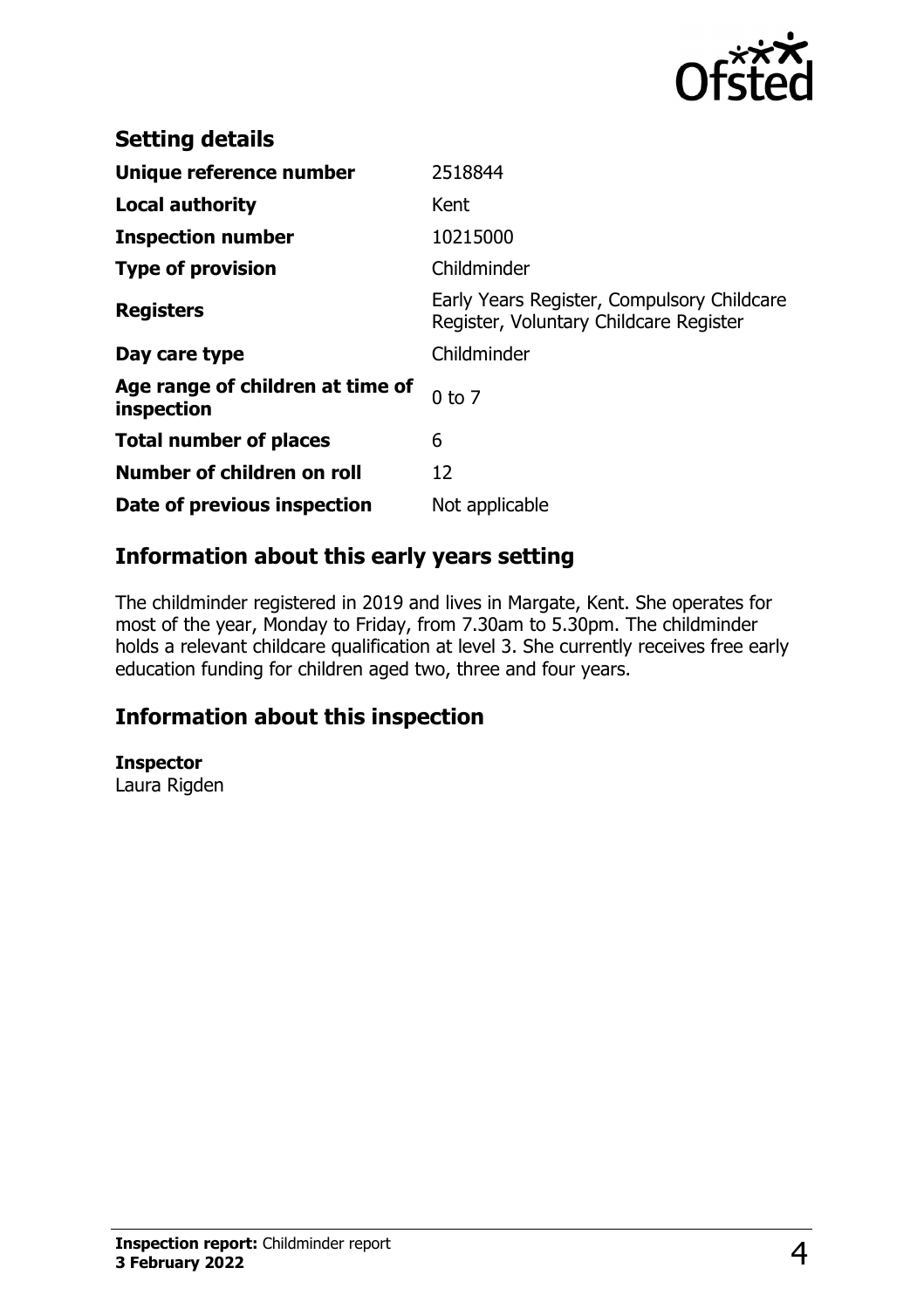

#### **Inspection activities**

- $\blacksquare$  This was the first routine inspection the childminder has received since the COVID-19 pandemic began. The inspector discussed the impact of the pandemic with the childminder and has taken this into account in her evaluation of the setting.
- $\blacksquare$  The inspector viewed all areas of the home used for childminding, including the outside play spaces.
- The inspector spoke to the childminder about her intentions for the children's learning.
- The inspector observed activities and the childminder's interactions with children throughout the inspection.
- $\blacksquare$  The inspector carried out a joint observation with the childminder, to find out how teaching is evaluated.
- $\blacksquare$  The childminder provided the inspector with a sample of key documentation on request.
- $\blacksquare$  The inspector spoke with children throughout the inspection and gathered parents' views through written feedback.

We carried out this inspection under sections 49 and 50 of the Childcare Act 2006 on the quality and standards of provision that is registered on the Early Years Register. The registered person must ensure that this provision complies with the statutory framework for children's learning, development and care, known as the early years foundation stage.

If you are not happy with the inspection or the report, you can [complain to Ofsted](http://www.gov.uk/complain-ofsted-report).